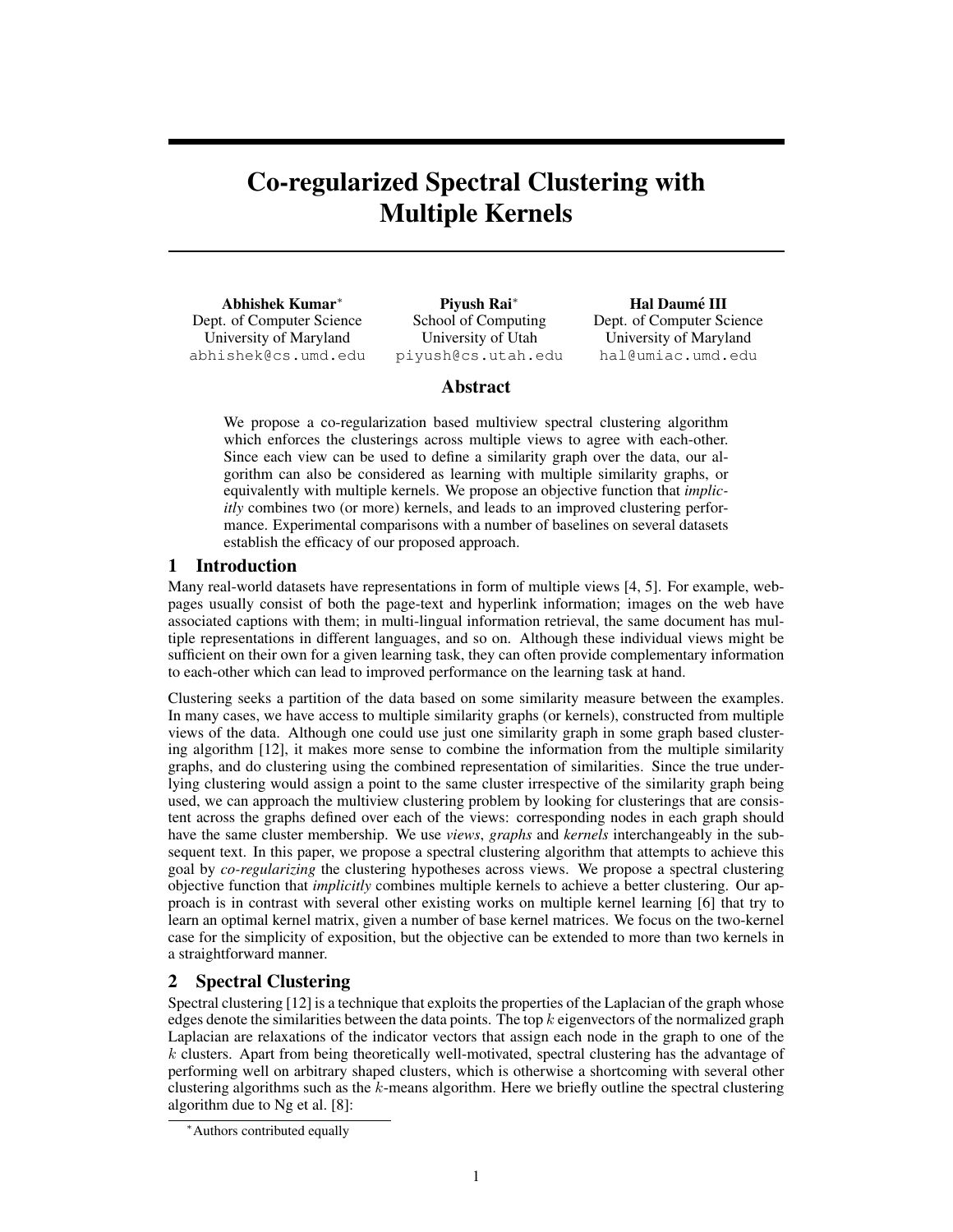- Construct an  $n \times n$  positive semi-definite similarity matrix (or kernel) **K**, where  $\mathbf{K}_{ij}$  quantifies the similarity between samples  $i$  and  $j$ .
- Compute the normalized graph Laplacian  $\mathcal{L} = D^{-1/2}KD^{-1/2}$ , where D is a diagonal matrix with  $\mathbf{D}_{ii} = \sum_j \mathbf{K}_{ij}$ .
- Let U denote a  $n \times k$  matrix with columns as the top k eigenvectors of  $\mathcal L$
- Normalize each row of U to obtain V.
- Run the  $k$ -means algorithm to cluster the row vectors of  $V$ .
- Assign example i to cluster m if the i-th row of V is assigned to cluster m by the k-means algorithm.

#### 3 Co-regularized Spectral Clustering

Let  $X = \{x_1^{(v)}, x_2^{(v)}, \ldots, x_n^{(v)}\}$  denote the examples in view v and  $K^{(v)}$  denote the similarity or kernel matrix of  $X$  in this view. We write the normalized graph Laplacian for this view as:  $\mathcal{L}^{(v)} = \mathbf{D}^{(v)-1/2} \mathbf{K}^{(v)} \mathbf{D}^{(v)-1/2}$ . The spectral clustering algorithm of Ng et al. [8] solves the following optimization problem for the normalized graph Laplacian  $\mathcal{L}^{(v)}$ :

$$
\max_{\mathbf{U}^{(v)} \in \mathbb{R}^{n \times k}} tr(\mathbf{U}^{(v)^{T}} \mathcal{L}^{(v)} \mathbf{U}^{(v)}), \quad \text{s.t.} \quad \mathbf{U}^{(v)^{T}} \mathbf{U}^{(v)} = I \tag{1}
$$

where tr denotes the matrix trace. The matrix  $U^{(v)}$  can then be used in the algorithm outlined in Sec. 2 to get the final clustering. Our multi-kernel spectral clustering framework builds on the standard spectral clustering with a single kernel, by appealing to the co-regularization framework typically used in the semi-supervised learning literature [4].

Co-regularization essentially works by making the hypotheses learned from different views of the data agree with each other on unlabeled data [10]. The framework employs two main assumptions for its success: (a) the true target functions in each view should agree on labels for the unlabeled data (compatibility), and (b) the views are independent given the class label (conditional independence). The compatibility assumption is of particular importance since it allows us to shrink the space of possible target hypotheses by searching only over the compatible functions. Standard PAC-style analysis [4] shows that this also leads to reductions in the number of examples needed to learn the target function, since this number depends on the size of the hypothesis class.

For the clustering setting, we propose a co-regularization based approach to make the clustering hypotheses on different graphs (i.e., views) agree with each other. The effectiveness of spectral clustering hinges crucially on the construction of the graph Laplacian and the resulting eigenvectors that reflect the cluster structure in the data. Therefore, we construct an objective function that combines of the graph Laplacians from all the views of the data, and regularize the eigenvectors of each Laplacian such that the cluster structures resulting from each Laplacian look consistent across all the views.

Note from Section 2 that the matrix  $U^{(v)}$  is the data representation for the subsequent clustering step, (with i'th row mapping to the original i'th sample). In our proposed objective function, we encourage the row-wise similarities of  $U^{(v)}$  to agree with those of other views. Agreement in similarities of  $\mathbf{U}^{(v)}$ 's will more likely produce clusterings consistent with each other across views.

We will work with two-view case for the ease of exposition. We propose the following cost function as a measure of disagreement between clusterings of two views:

$$
D(\mathbf{U}^{(v)}, \mathbf{U}^{(w)}) = \left\| \frac{\mathbf{K}_{\mathbf{U}^{(v)}}}{||\mathbf{K}_{\mathbf{U}^{(v)}}||_F^2} - \frac{\mathbf{K}_{\mathbf{U}^{(w)}}}{||\mathbf{K}_{\mathbf{U}^{(w)}}||_F^2} \right\|^2_F.
$$
 (2)

 $\mathbf{K}_{\mathbf{U}^{(v)}}$  is the similarity matrix for  $\mathbf{U}^{(v)}$ , and  $||\cdot||_F$  denotes the Frobenius norm of the matrix. The similarity matrices are normalized by their Frobenius norms to make them comparable across views. We choose linear kernel, i.e.  $k(\mathbf{x}_i, \mathbf{x}_j) = \mathbf{x}_i^T \mathbf{x}_j$  as our similarity measure in Equation 2. This implies that we have  $\mathbf{K}_{\mathbf{U}^{(v)}} = \mathbf{U}^{(v)}{\mathbf{U}^{(v)}}^T$ . A linear kernel for  $\mathbf{U}^{(\cdot)}$  is reasonable here because the Laplacian for spectral clustering has already taken care of the non-linearities present in the data (if any) and moreover, as we shall see, we get a nice optimization problem by using linear kernel for  $\mathbf{U}^{(\cdot)}$ . We also note that  $\|\mathbf{K}_{\mathbf{U}^{(v)}}\|_F^2 = k$ , where k is the number of clusters. Substituting this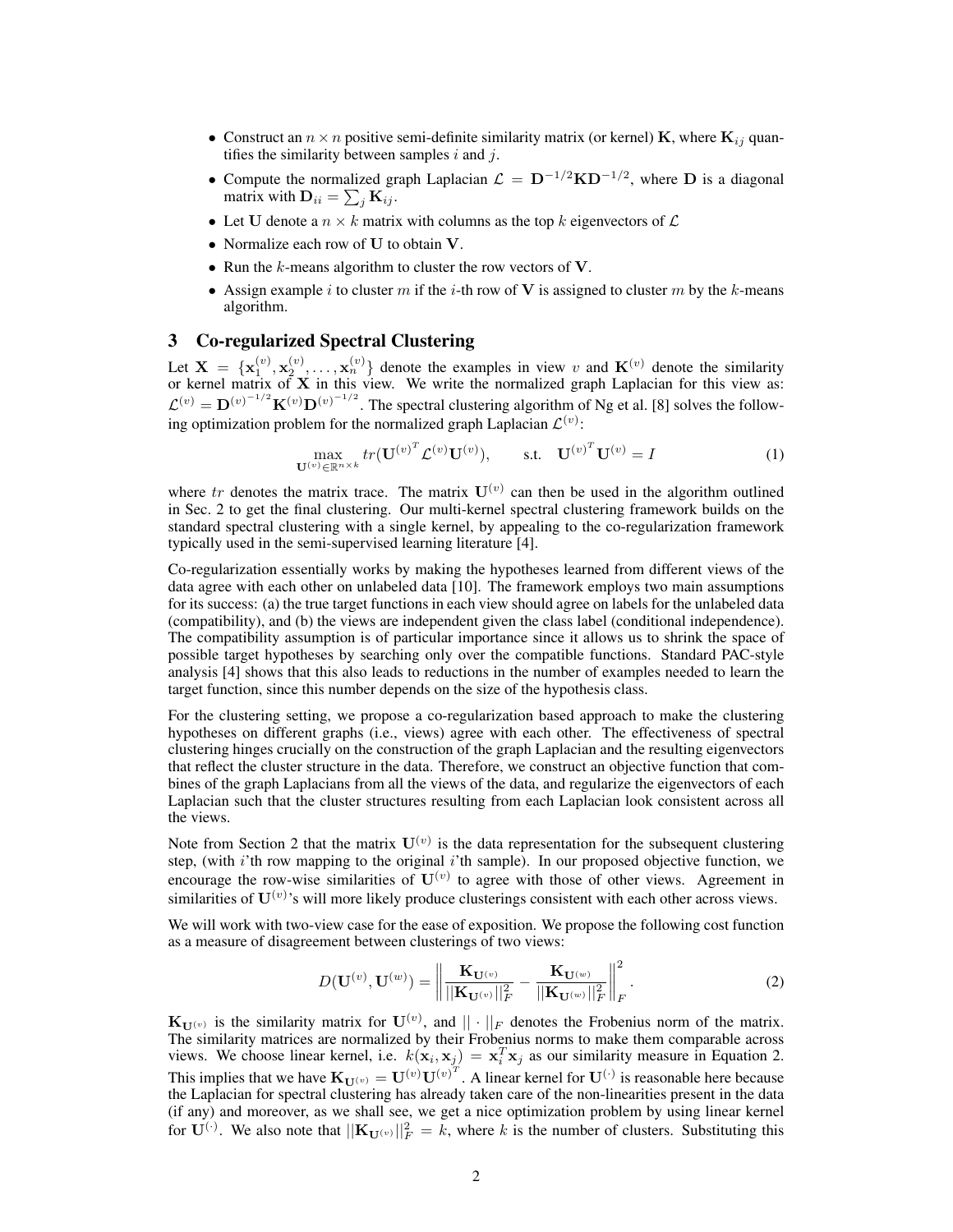in Equation 2 and ignoring the constant additive and scaling terms that depend on the number of clusters, we get

$$
D(\mathbf{U}^{(v)}, \mathbf{U}^{(w)}) = -tr(\mathbf{U}^{(v)} \mathbf{U}^{(v)^T} \mathbf{U}^{(w)} \mathbf{U}^{(w)^T})
$$

We want to minimize the above disagreement between the clusterings of views  $v$  and  $w$ . Combining this with the spectral clustering objectives of individual views, we get the following joint *maximization* problem for two graphs:

$$
\max_{\mathbf{U}^{(v)} \in \mathbb{R}^{n \times k}, \mathbf{U}^{(w)} \in \mathbb{R}^{n \times k}} tr(\mathbf{U}^{(v)^{T}} \mathcal{L}^{(v)} \mathbf{U}^{(v)}) + tr(\mathbf{U}^{(w)^{T}} \mathcal{L}^{(w)} \mathbf{U}^{(w)}) + \lambda tr(\mathbf{U}^{(v)} \mathbf{U}^{(v)^{T}} \mathbf{U}^{(w)} \mathbf{U}^{(w)^{T}})
$$
\n
$$
\mathbf{U}^{(v)} \in \mathbb{R}^{n \times k}, \mathbf{U}^{(w)} \in \mathbb{R}^{n \times k}
$$
\n(3)

s.t. 
$$
U^{(v)^T}U^{(v)} = I
$$
,  $U^{(w)^T}U^{(w)} = I$ 

The hyperparameter  $\lambda$  trades-off the spectral clustering objectives and the spectral embedding (dis)agreement term. The joint optimization problem given by Equation 3 can be solved using alternating maximization w.r.t.  $\mathbf{U}^{(v)}$  and  $\mathbf{U}^{(w)}$ . For a given  $\mathbf{U}^{(w)}$ , we get the following optimization problem in  $\mathbf{U}^{(v)}$ :

$$
\max_{\mathbf{U}^{(v)} \in \mathbb{R}^{n \times k}} tr \{ \mathbf{U}^{(v)^{T}} (\mathcal{L}^{(v)} + \lambda \mathbf{U}^{(w)} \mathbf{U}^{(w)^{T}}) \mathbf{U}^{(v)} \}, \qquad \text{s.t.} \quad \mathbf{U}^{(v)^{T}} \mathbf{U}^{(v)} = I \tag{4}
$$

This is a standard spectral clustering objective on view v with graph Laplacian  $\mathcal{L}^{(v)} + \lambda \mathbf{U}^{(w)} \mathbf{U}^{(w)^{T}}$ .<br>The solution  $\mathbf{U}^{(v)}$  is given by the top-k eigenvectors of this modified Laplacian. Since the al maximization can make the algorithm stuck in a local maximum [9], it is important to have a sensible initialization. We start with the graph Laplacian  $\mathcal{L}^{(w)}$  of the more informative view and initialize  $\mathbf{U}^{(w)}$ . The alternating maximization is carried out after this until convergence. For fixed  $\lambda$  and n, the joint objective can be shown to be bounded from above by a constant. Since the objective is non-decreasing with the iterations, the algorithm is guaranteed to converge. In practice, we monitor the convergence by the difference in the value of the objective between consecutive iterations, and stop when the difference falls below a minimum threshold of  $\epsilon = 10^{-4}$ . In all our experiments, we converge within less than 10 iterations. Note that we can use either  $\mathbf{U}^{(v)}$  or  $\mathbf{U}^{(w)}$  in the final k-means step of the spectral clustering algorithm, depending on which of the views is more informative. If both views are believed to be equally informative, a column-wise concatenation of the two matrices could be used. The objective of Eq. 3 can be extended to more than two views by employing coregularizers for each pair of the views. We leave the details for a longer version.

#### 4 Experiments

We compare our co-regularization based multiple kernel spectral clustering approach with a number of baselines. In particular, we compare with:

- Single View: Using the most informative view, i.e., one that achieves the best spectral clustering performance using a single view of the data.
- Feature Concatenation: Concatenating the features of each view, and then running spectral clustering using the Laplacian derived from this new representation of the data.
- Kernel Combination: Combining different kernels by adding them, and then running standard spectral clustering on the corresponding Laplacian. As suggested in earlier findings [6], even this seemingly simple approach often leads to near optimal results as compared to more sophisticated approaches.
- CCA based Feature Extraction: Applying CCA for feature fusion from multiple views of the data [3], and then running spectral clustering using these extracted features.
- Minimizing-Disagreement Spectral Clustering: Our last baseline is the *minimizingdisagreement* approach to spectral clustering [7], and is perhaps most closely related to our co-regularization based approach to spectral clustering.

We report experimental results on one synthetic and two real-world datasets. Our synthetic data consists of two views and is generated in a manner akin to [13] which first chooses the cluster  $c_i$ each sample belongs to, and then generates each of the views  $x_i^{(1)}$  and  $x_i^{(2)}$  from a two-component Gaussian mixture model. These views are combined to form the sample  $(x_i^{(1)}, x_i^{(2)}, c_i)$ . Our first

real-world dataset is taken from the handwritten digits (0-9) data from the UCI repository. The dataset consists of 2000 examples, with view-1 being the 76 Fourier coefficients, and view-2 being the 216 profile correlations of each example image. Our second real-world dataset is a subset of the Caltech-101 data from the Multiple Kernel Learning repository [1] from which we chose 450